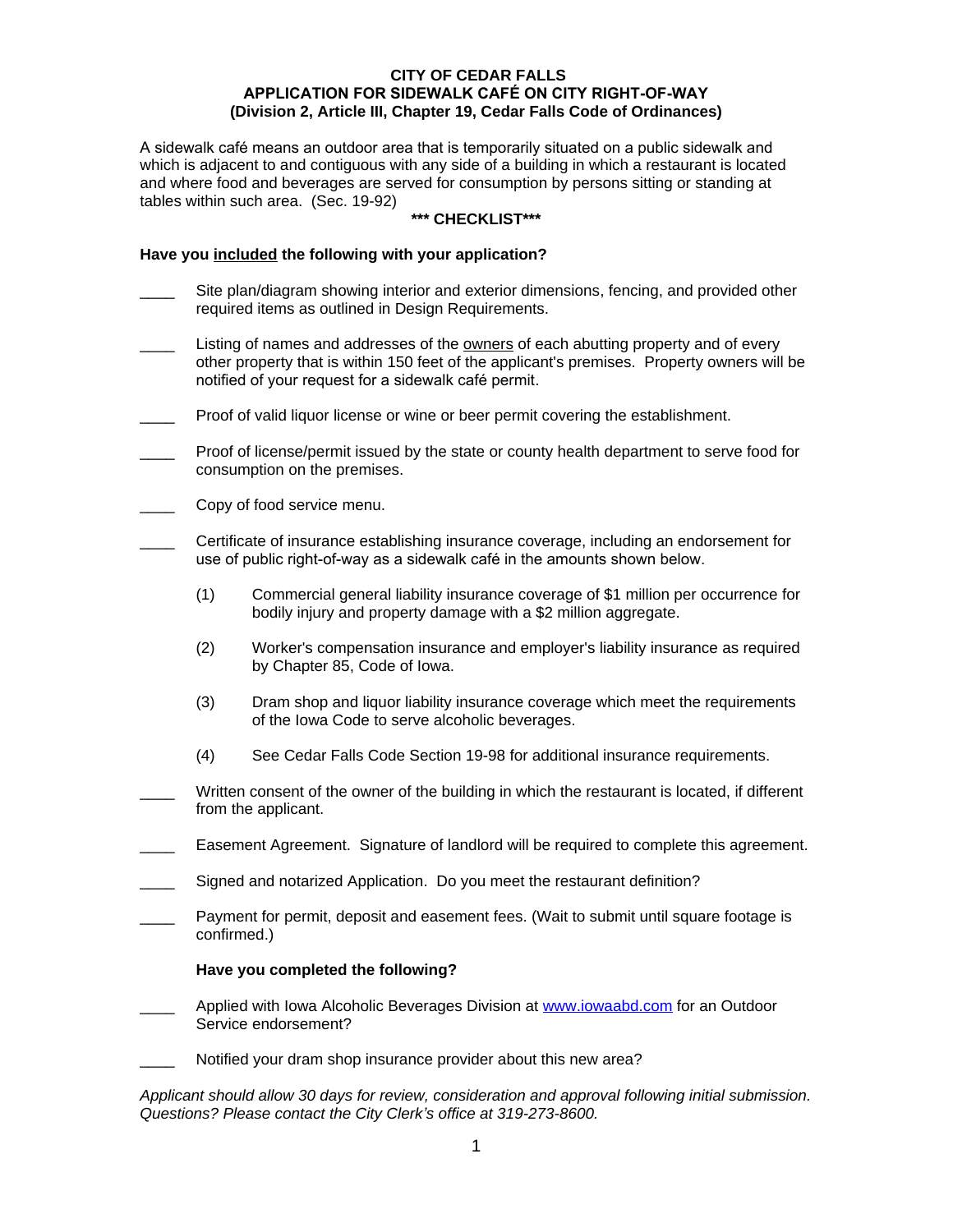## **APPLICATION**

Please indicate whether your establishment meets the criteria for definition of a restaurant.

|                                                                                                                                                                                                                                                                                                                                                                                                                                                                                                                 | Prepares meals on the premises and provides meal service<br>which is open to the public while the kitchen is open.<br>Has a food service menu from which customers may order.                                                                                                                    |                                                                            | $YES$ NO $\qquad$         |  |
|-----------------------------------------------------------------------------------------------------------------------------------------------------------------------------------------------------------------------------------------------------------------------------------------------------------------------------------------------------------------------------------------------------------------------------------------------------------------------------------------------------------------|--------------------------------------------------------------------------------------------------------------------------------------------------------------------------------------------------------------------------------------------------------------------------------------------------|----------------------------------------------------------------------------|---------------------------|--|
| $\bullet$                                                                                                                                                                                                                                                                                                                                                                                                                                                                                                       |                                                                                                                                                                                                                                                                                                  |                                                                            | YES ____ NO ____          |  |
| $\bullet$                                                                                                                                                                                                                                                                                                                                                                                                                                                                                                       | Has an employee whose primary duty is the preparation of food<br>and one whose primary duty is to serve food to customers.                                                                                                                                                                       |                                                                            | YES NO                    |  |
| $\bullet$                                                                                                                                                                                                                                                                                                                                                                                                                                                                                                       | Has a kitchen separate from the bar that contains such food<br>preparation equipment as a stove, an exhaust fan, griddle, grill<br>or broiler, or a food refrigeration unit with a capacity in excess of<br>twenty (20) cubic feet.<br>Is licensed by the Black Hawk County Health Department to |                                                                            | YES NO                    |  |
|                                                                                                                                                                                                                                                                                                                                                                                                                                                                                                                 | serve food and drinks during the hours that the business is open<br>to the public.                                                                                                                                                                                                               |                                                                            | <b>YES</b> _____ NO _____ |  |
| $\bullet$                                                                                                                                                                                                                                                                                                                                                                                                                                                                                                       | Is a restaurant, café, cafeteria, coffee shop, delicatessen, ice<br>cream shop or other specialty food or beverage shop.                                                                                                                                                                         |                                                                            | YES NO                    |  |
| 1)                                                                                                                                                                                                                                                                                                                                                                                                                                                                                                              |                                                                                                                                                                                                                                                                                                  |                                                                            |                           |  |
| 2)                                                                                                                                                                                                                                                                                                                                                                                                                                                                                                              | Doing Business As: <u>Doing Business As:</u>                                                                                                                                                                                                                                                     |                                                                            |                           |  |
| 3)                                                                                                                                                                                                                                                                                                                                                                                                                                                                                                              |                                                                                                                                                                                                                                                                                                  | Street Address: No. 2014 Business Phone: No. 2014 Business Phone: No. 2014 |                           |  |
|                                                                                                                                                                                                                                                                                                                                                                                                                                                                                                                 | 4) Owner of the building in which the restaurant is located, if different from the applicant:                                                                                                                                                                                                    |                                                                            |                           |  |
|                                                                                                                                                                                                                                                                                                                                                                                                                                                                                                                 |                                                                                                                                                                                                                                                                                                  |                                                                            |                           |  |
|                                                                                                                                                                                                                                                                                                                                                                                                                                                                                                                 | <b>Sidewalk Cafe Permit Fee:</b>                                                                                                                                                                                                                                                                 |                                                                            | \$50.00                   |  |
| <b>Public Right-of-Way Easement Fee:</b><br>Size of Sidewalk Café: $square$ feet x \$1.00 =<br>$\mathsf{s}$ and $\mathsf{s}$ and $\mathsf{s}$ and $\mathsf{s}$ and $\mathsf{s}$ and $\mathsf{s}$ and $\mathsf{s}$ and $\mathsf{s}$ and $\mathsf{s}$ and $\mathsf{s}$ and $\mathsf{s}$ and $\mathsf{s}$ and $\mathsf{s}$ and $\mathsf{s}$ and $\mathsf{s}$ and $\mathsf{s}$ and $\mathsf{s}$ and $\mathsf{s}$ and $\mathsf{s$<br>(\$1.00 per square foot of public sidewalk lying within the sidewalk café area) |                                                                                                                                                                                                                                                                                                  |                                                                            |                           |  |
| Deposit:<br>\$250.00                                                                                                                                                                                                                                                                                                                                                                                                                                                                                            |                                                                                                                                                                                                                                                                                                  |                                                                            |                           |  |
| If the fencing or other items are permanently affixed to public property, the property owner will<br>furnish the City with a cost estimate during the application process that provides a detailed<br>summary of the repairs and costs to repair the items in public property.                                                                                                                                                                                                                                  |                                                                                                                                                                                                                                                                                                  |                                                                            |                           |  |
| Total Payable to City of Cedar Falls, Iowa<br>\$                                                                                                                                                                                                                                                                                                                                                                                                                                                                |                                                                                                                                                                                                                                                                                                  |                                                                            |                           |  |
| An application which is incomplete or which is not accurate shall be grounds for rejection.                                                                                                                                                                                                                                                                                                                                                                                                                     |                                                                                                                                                                                                                                                                                                  |                                                                            |                           |  |
| <b>Applicant Signature</b>                                                                                                                                                                                                                                                                                                                                                                                                                                                                                      |                                                                                                                                                                                                                                                                                                  |                                                                            |                           |  |
| This instrument was acknowledged before me on the ______ day of _________________,                                                                                                                                                                                                                                                                                                                                                                                                                              |                                                                                                                                                                                                                                                                                                  |                                                                            |                           |  |
|                                                                                                                                                                                                                                                                                                                                                                                                                                                                                                                 |                                                                                                                                                                                                                                                                                                  |                                                                            |                           |  |
|                                                                                                                                                                                                                                                                                                                                                                                                                                                                                                                 | (business name).                                                                                                                                                                                                                                                                                 |                                                                            |                           |  |
| Notary Public in and for the State of Iowa<br>My Commission Expires:                                                                                                                                                                                                                                                                                                                                                                                                                                            |                                                                                                                                                                                                                                                                                                  |                                                                            |                           |  |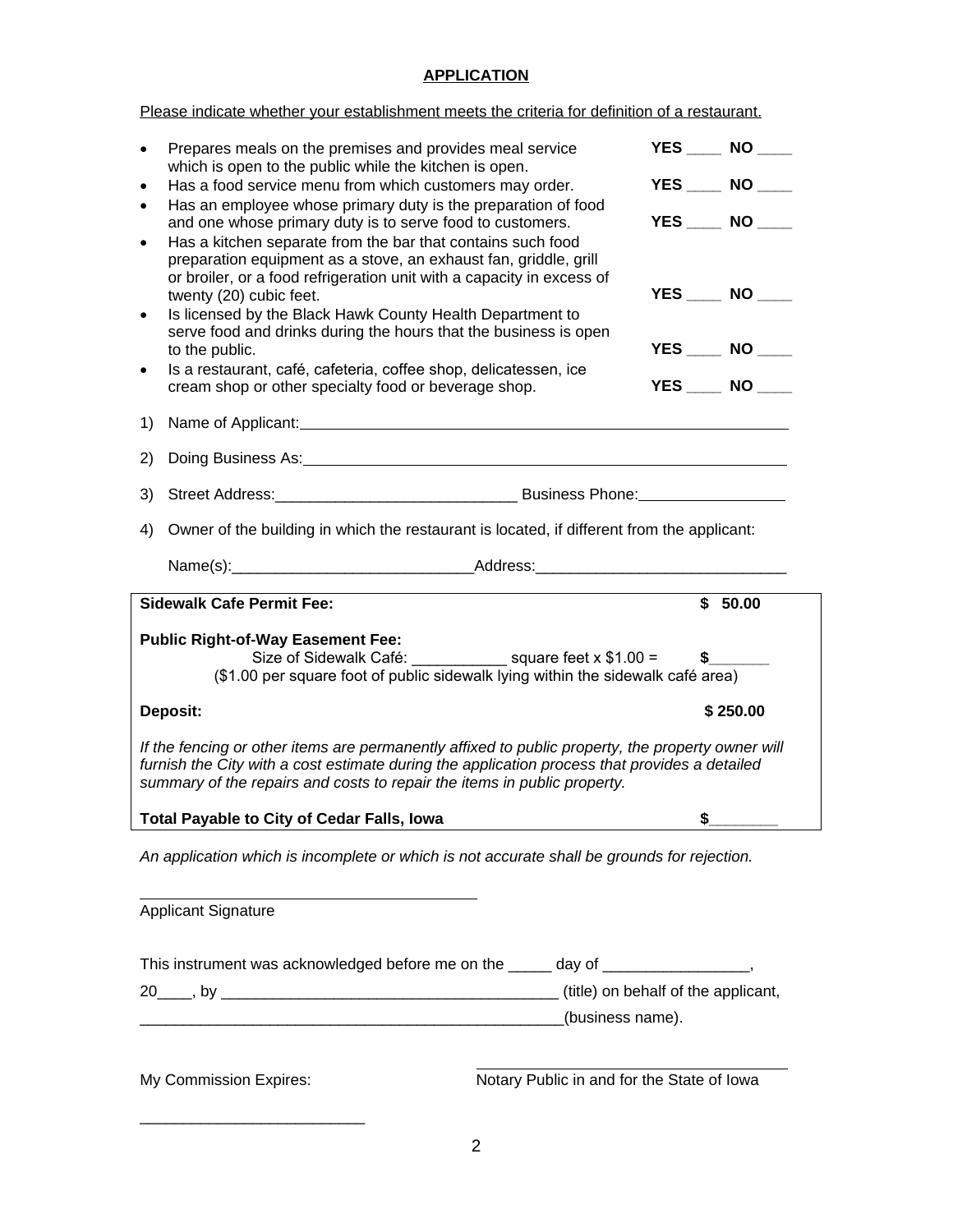- - - - - - - - - - - - - - - - - - - - - - - - - - - - - - - - - - - - - - - - - - - - - - - - - - - - - - - - - - -

**A. Attach diagrams with dimensions** of the existing building's interior and the proposed sidewalk café.

Maximum Occupancy Limit, as established by City officials  $=$ 

*Note: Addition of a sidewalk café or outdoor service area does not increase the established occupancy limits for the restaurant.*

- (1) Exterior diagram shall specifically show:
	- (a) Café is adjacent to and contiguous with one side of the building it serves, and in which a restaurant is located and operating.
	- (b) Sidewalk café area may not extend beyond the side property lines of such building as extended to the adjacent street.
	- (c) A minimum of five (5) feet of unobstructed public sidewalk between the boundary of the sidewalk café area and the curb line of the public street (free of lampposts, public benches, planters, trees, tree grates, or other public fixtures located within the public sidewalk).
	- (d) The sidewalk café area shall maintain a minimum of a two-foot clearance on each side of any doorway leading from the building onto the public sidewalk.
	- (e) No part of the sidewalk café area should be placed in the street corner area as defined by building lines extended to the street, and no closer than ten (10) feet from an alley.
	- (f) Sidewalk café area shall be divided from the remaining public sidewalk by a barrier at least three feet in height, consisting of fencing or other rigid structure or ropes of a design or type approved by the Director of Municipal Operations & Programs and the Design Committee of the respective district.
	- (g) Sidewalk café elements may consist of tables, chairs, fencing, planters and plants, umbrellas and awnings, and similar fixtures if approved by the City.
	- (h) Sidewalk café may not use or incorporate into its area any public fixtures such as benches, seats, planters, trash receptacles, lampposts, or other publicly-owned structures.
	- (i) Sidewalk café may not block entrances or exits to the adjacent building; the exit from a sidewalk café area shall be through the adjacent building or at the main entrance to the building.
	- (j) Outdoor heaters are allowed only if approved by the City. Check here if applicant desires approval for outdoor heaters: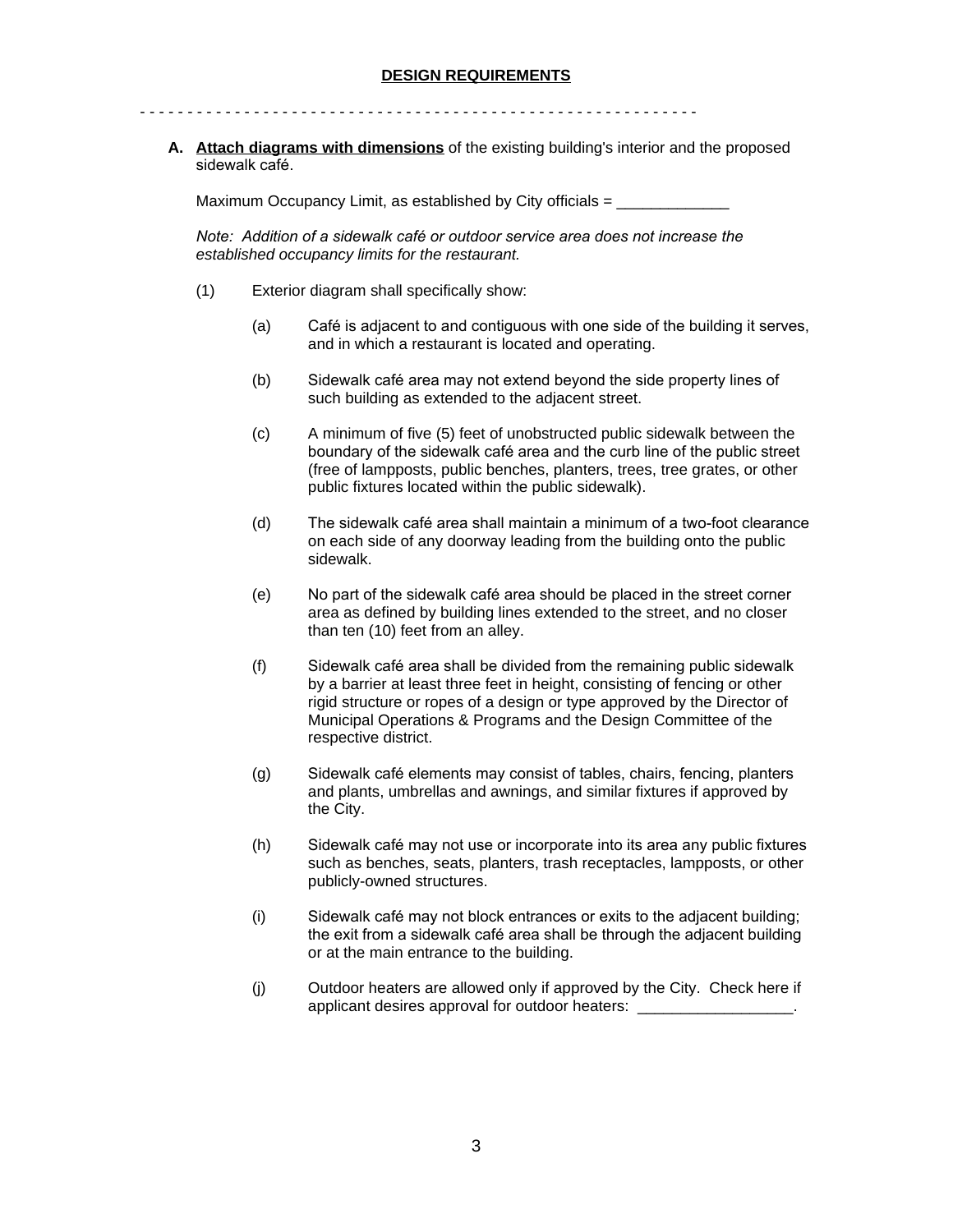(2) Applicant must choose one of the following:

a) all sidewalk café elements will be removed from the public right-of-way within 30 minutes of the closing time of the sidewalk café each night, restoring the sidewalk to its normal condition as a pedestrian walkway;

or

\_\_\_b) all sidewalk café elements will be orderly secured within 30 minutes of the closing time of the sidewalk cafe each night by means of chains and locks or some other secure means, in such a way that such elements cannot be used to cause damage to persons or property, and does not inhibit or obstruct regular sidewalk maintenance including but not limited to ordinary repair and snow removal.

If the proprietor attaches any sidewalk café elements to approved public property, the proprietor shall be responsible for restoring property to its original condition or condition of suitable agreement with the City, such as seasonal plugs, whenever the elements are removed. Upon completion of the repairs, the City will inspect for compliance.

(3) If the applicant elects to close the sidewalk café during certain times of the year as set forth in this application, the applicant agrees to move all sidewalk café elements inside the building comprising the restaurant during all times of the year that the sidewalk café is not open for business. Applicant shall specify the beginning and ending dates during the calendar year that the sidewalk café will be open:

*Sidewalk cafes may be installed no earlier than April 1, and all components thereof shall be removed from the public passageway on or before November 15 of each year.*

\_\_\_\_\_\_\_\_\_\_\_\_\_\_\_\_\_\_\_\_\_\_\_\_\_\_\_\_\_\_\_\_\_\_\_\_\_\_\_\_\_\_\_\_\_\_\_\_\_\_\_\_\_\_\_\_\_\_\_\_\_\_\_\_

- (4) Applicant shall list hours of operation for the sidewalk café, which shall be from no earlier that 7:00 a.m. to no later than 10:30 p.m. daily. Insert hours of operation here:
- (5) Provide complete description of sidewalk café amenities and method of delineation of sidewalk café area from remaining public sidewalk. Color photos or illustrations of all sidewalk café elements, type of roping or fencing, including detectable barriers for individuals who are visually impaired, should be included.
	- (a) The type and design of roping, fencing or other barrier, as approved by Community Main Street or the College Hill Partnership.
	- (b) Check here if fencing or other café elements are planned to be affixed to public property (*requires approval by the City*): \_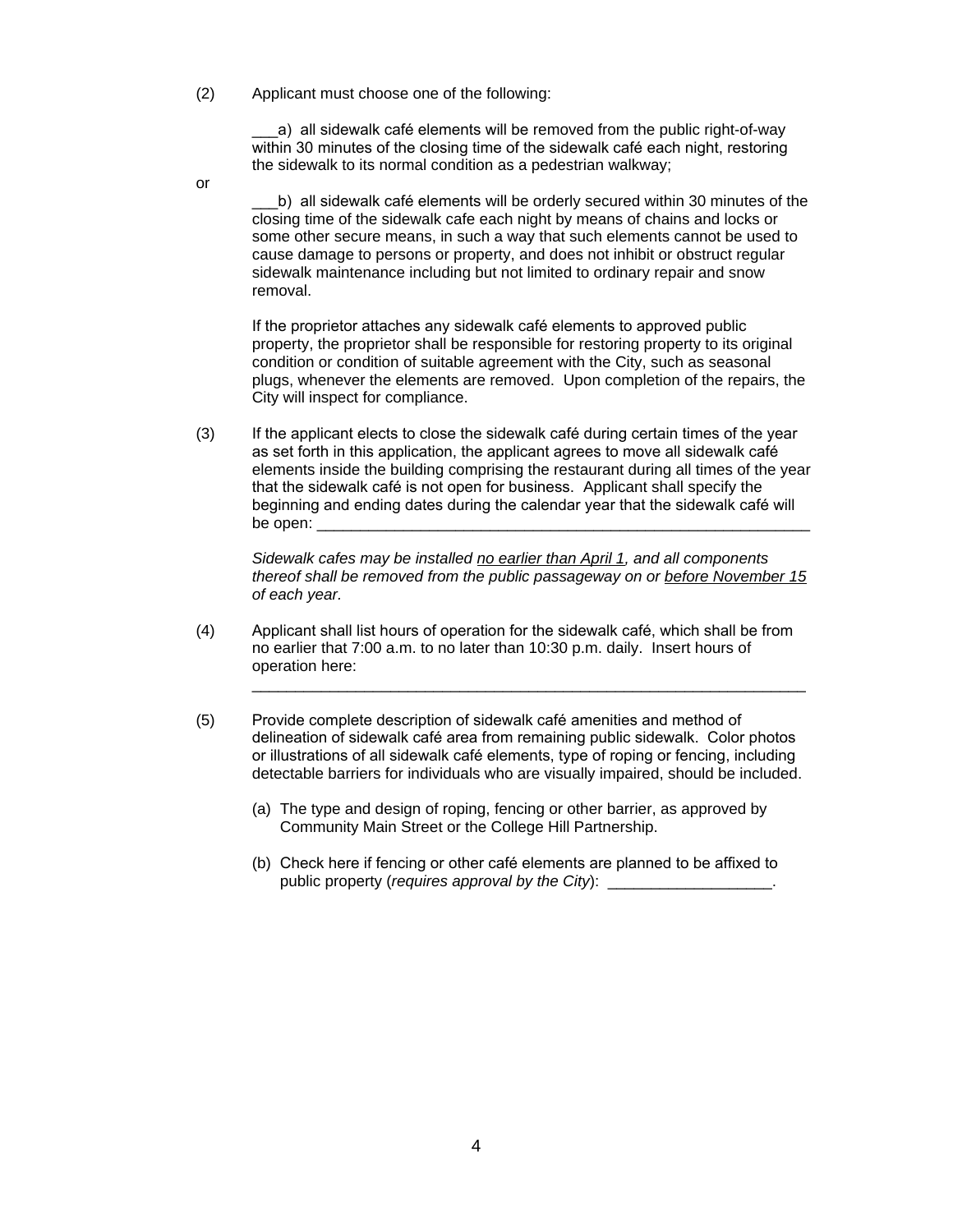## **EASEMENT AGREEMENT**

# **EASEMENT AGREEMENT FOR TEMPORARY USE OF PUBLIC RIGHT-OF-WAY BETWEEN THE CITY OF CEDAR FALLS, IOWA, \_\_\_\_\_\_\_\_\_\_\_\_\_\_\_\_\_\_\_\_\_\_\_\_\_\_\_, LANDLORD, AND**

### **ALCORDING THE PROFILE STATES ON THE PUBLIC RIGHT-OF-WAY LOCATED AT**<br>STREET, CEDAR FALLS, **STREET, CEDAR FALLS, IOWA**

This Agreement is made among Landlord, \_\_\_\_\_\_\_\_\_\_\_\_\_\_\_\_\_\_\_\_\_\_\_\_\_\_\_, and Tenant, \_\_\_\_\_\_\_\_\_\_\_\_\_\_\_\_\_\_\_\_\_\_\_ ("Applicant"), and the City of Cedar Falls, Iowa, a municipal corporation.

WHEREAS, the City of Cedar Falls ("City") is the owner of the public right-of-way within the City of Cedar Falls, Iowa; and

WHEREAS, Applicant has applied for temporary use of the public right-of-way as a sidewalk café; and

WHEREAS, Applicant has elected as follows with respect to such sidewalk cafe: **[check either Box (a) or (b); and either Box (c) or (d); and either Box (e) or (f)]**

- [ ] (a) Fencing, ropes or other rigid structure not attached to the public sidewalk; or
- [ ] (b) Fencing, ropes or other rigid structure attached to the public sidewalk and approved by the Director of Municipal Operations & Programs.
- [ ] (c) all sidewalk café elements shall be moved inside the building each night; or
- [ ] (d) all sidewalk café elements shall be secured each night.
- [ ] (e) Applicant shall operate the sidewalk café area during the period of April 1 to November 15 each year; or
- [ ] (f) Applicant shall operate the sidewalk café area during the months of \_\_\_\_\_\_\_\_\_ through each year.

WHEREAS, so long as said proposed use is consistent with the conditions set forth in this Agreement, and in Division 2, Article III, of Chapter 19 of the Cedar Falls Code of Ordinances, said use is in the public interest.

WHEREAS, in mutual consideration of the promises herein, Applicant and City agree as follows:

- 1. Landlord **Landlord Example 2** owns certain real estate abutting the public right-of-way located in Cedar Falls, Iowa, at the following street address: \_\_\_\_\_\_\_\_\_\_\_\_\_\_\_\_\_\_\_\_\_\_\_ Street, Cedar Falls, Iowa; and Landlord has given Applicant/Tenant permission to operate a sidewalk café thereon as herein provided.
- 2. Applicant/Tenant \_\_\_\_\_\_\_\_\_\_\_\_\_\_\_\_\_\_\_\_\_\_ (hereinafter "Applicant") occupies said real estate abutting the public right-of-way located at said street address, and wishes to use a portion of said right-of-way for location and operation of a sidewalk café, as permitted by City regulations.
- 3. City and Applicant agree this Agreement shall be binding upon the successors and assigns of the parties hereto, provided that no assignment of this Agreement shall be made without the prior written consent of both parties to be attached hereto as a formal written addendum.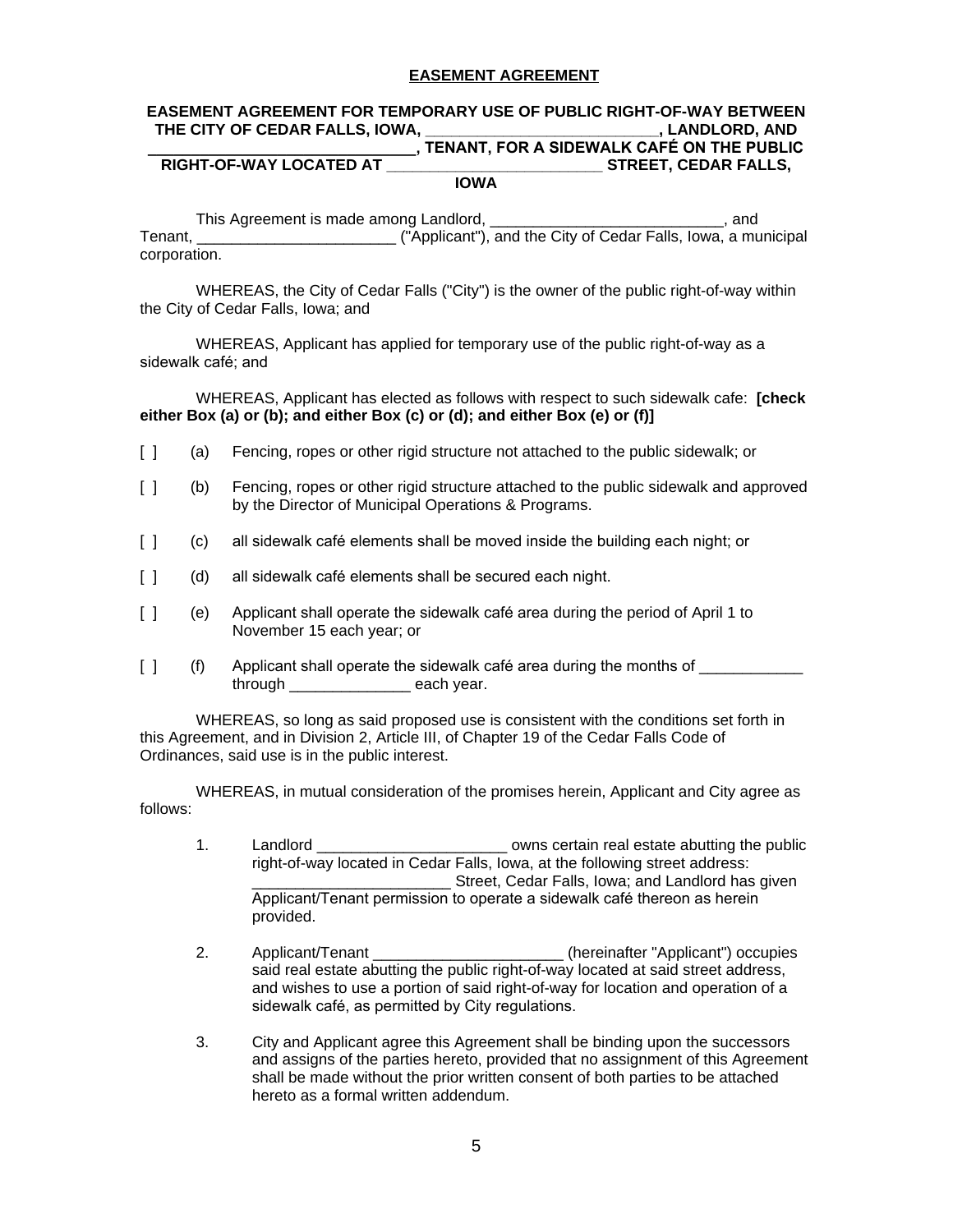- 4. Applicant acknowledges and agrees that this Agreement is limited exclusively to the location, use and purposes listed herein for a sidewalk café, that any other uses, locations and purposes are not contemplated herein, and that any expansion of said uses, purposes or locations must be specifically agreed to in writing by the City of Cedar Falls.
- 5. Applicant further acknowledges and agrees that no property right is conferred by this Agreement for the use of portions of the public right-of-way, that the City is not empowered to grant permanent or perpetual use of its right-of-way for private purposes, that the City may order Applicant's use of the right-of-way to cease and desist if, for any reason, the City determines that said right-of-way is needed for a public use and should be cleared of any and all obstructions, or the City determines, pursuant to any of the provisions of Division 2 of Article III of Chapter 19 of the Cedar Falls Code of Ordinances, that continued use of the public rightof-way for a sidewalk café is not in the public interest or consistent with public safety, health or welfare, and that the Applicant shall not be entitled to any compensation should the City elect to do so.
- 6. Applicant also agrees to indemnify, defend and hold harmless the City, its officers, agents and employees, from and against any and all claims, losses, liabilities or damages, of whatever nature, including payment of reasonable attorney fees, which may arise from the Applicant's use of the public right-of-way arising from this Agreement, or which may be caused in whole or in part by any act or omission of the Applicant including Applicant's agents or employees. Applicant further agrees to provide the City with a certificate of insurance coverage of the sidewalk café as required by Section 19-98 of the Cedar Falls Code of Ordinances.
- 7. Applicant further agrees to abide by all applicable federal, state, and local laws, and to maintain said sidewalk café in accordance with the approved Site Plan/Diagram. Access and egress routes shall be maintained so that crowd management, security, and emergency services personnel are able to reach any individual without undue hindrance. Applicant shall insure that there are adequate clearances between the various tables, chairs, and other sidewalk café elements such that appropriate ingress and egress routes are maintained for the safe exit of all patrons from the sidewalk café.
- 8. Applicant is required to submit Schematic Diagrams in connection with the use of approved fencing, ropes or other rigid structures. Applicant shall either move all sidewalk café elements inside the building comprising the restaurant which is adjacent to the sidewalk café by the closing time of the sidewalk café each night, restoring the sidewalk café to its normal condition as a pedestrian walkway, or the applicant must secure all sidewalk café elements by the closing time of the sidewalk café each night, by means of chains and locks or other secure means approved.
- 9. Requests for revisions or amendments to this Agreement require submittal of proposed revised Side Plans/Schematic Diagrams by Applicant and review by City staff, and formal approval by the City Council.
- 10. Should Applicant elect to secure sidewalk café elements by means of chains and locks or some other secure means, in lieu of moving such sidewalk café elements inside the building each night, Applicant shall obtain the prior approval of the Director of Municipal Operations & Programs for the means by which such sidewalk café elements shall be secured, so that they are secured in such a way that such sidewalk café elements cannot be used to cause damage to persons or property during the hours the sidewalk café is closed. Further, the Applicant shall obtain prior approval from the City Fire Department, to insure that the securing of such sidewalk café elements does not interfere with ingress or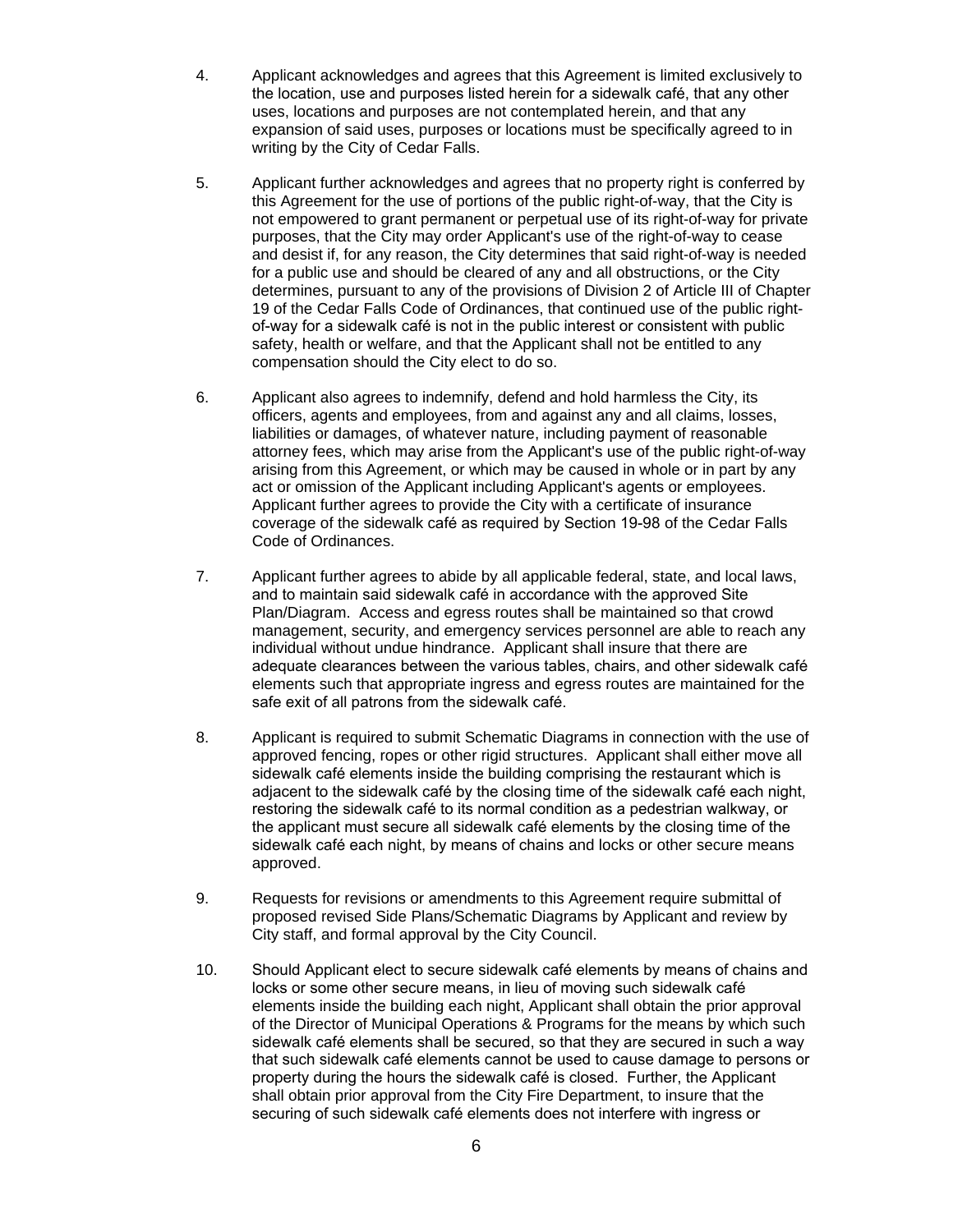egress, fixtures associated with fire detection and suppression, utility shut-offs, or the use of mechanical equipment rooms, in or around the building adjacent to which the sidewalk café area is located.

- 11. City and Applicant hereby understand, acknowledge and agree that the provisions of Division 2, Sidewalk Cafes, Sections 19-92 through 19-101, of Article III, Obstructions, of Chapter 19, Streets and Sidewalks, of the Code of Ordinances of the City of Cedar Falls, Iowa, as the same now exist or as the same be amended and modified from time to time by ordinance amendment of the City Council, are hereby incorporated into, and made a part of, this Easement Agreement, and shall govern the terms, conditions and provisions of this Easement Agreement.
- 12. In the event of a breach of this Agreement or of the provisions of Division 2, Sidewalk Cafes, of the Cedar Falls Code of Ordinances, the City may, at its sole discretion, elect to give written notice to Applicant to remove all sidewalk café elements and/or other objects from the City's right-of-way. In the event Applicant does not comply within the time period designated in the written notice, the City may elect to remove, or direct removal of, any obstructions from the right-of-way and charge the cost of such removal and temporary storage to the Applicant and/or Landlord. Upon nonpayment of said charges, the removal costs may be certified to the Black Hawk County Assessor as a statutory lien and assessed against the property and collected in the same manner as a property tax, as provided in Section 364.12(2)(e), Code of Iowa.
- 13. In the event the sidewalk café elements are removed from the area for any reason, the right-of-way area and sidewalk must be restored to its original condition by the Applicant and/or Landlord, under such standards as may be promulgated by the City Engineer or City Director of Municipal Operations & Programs. The Applicant and Landlord shall be responsible for any damages to the sidewalk caused by the operation of the sidewalk café. A deposit of \$250 shall be required prior to the establishment of the sidewalk café, and shall be returned to the Applicant when the sidewalk is restored to its prior condition as determined by the City Engineer or City Director of Municipal Operations & Programs. If the Landlord/Applicant fails to restore the sidewalk to its prior condition or to the standards promulgated by the City Engineer or City Director of Municipal Operations & Programs, the City may do so and apply the deposit to the cost thereof.
- 14. In consideration for the City's concerns for public safety on the public right-ofway, Applicant specifically acknowledges said safety concerns and agrees to operate the sidewalk café in entire conformity with all of the rules and regulations contained in Division 2, Sidewalk Cafes, of the Cedar Falls Code of Ordinances.
- 15. This Easement Agreement shall terminate when Applicant's sidewalk café permit terminates, either by reason of expiration of such permit and the non-renewal thereof, or by reason of termination of the permit for noncompliance with the provisions of this Agreement, or of the provisions of Division 2, Sidewalk Cafes, of the Cedar Falls Code of Ordinances.
- 16. Should any section of this Agreement be found invalid by a court of competent jurisdiction, it is agreed that the remaining portions shall continue in full force and effect as though severable from the invalid portion.

Dated this \_\_\_\_\_\_\_\_ day of \_\_\_\_\_\_\_\_\_\_\_\_\_\_\_\_\_\_\_\_\_\_\_\_, 20\_\_\_\_\_\_.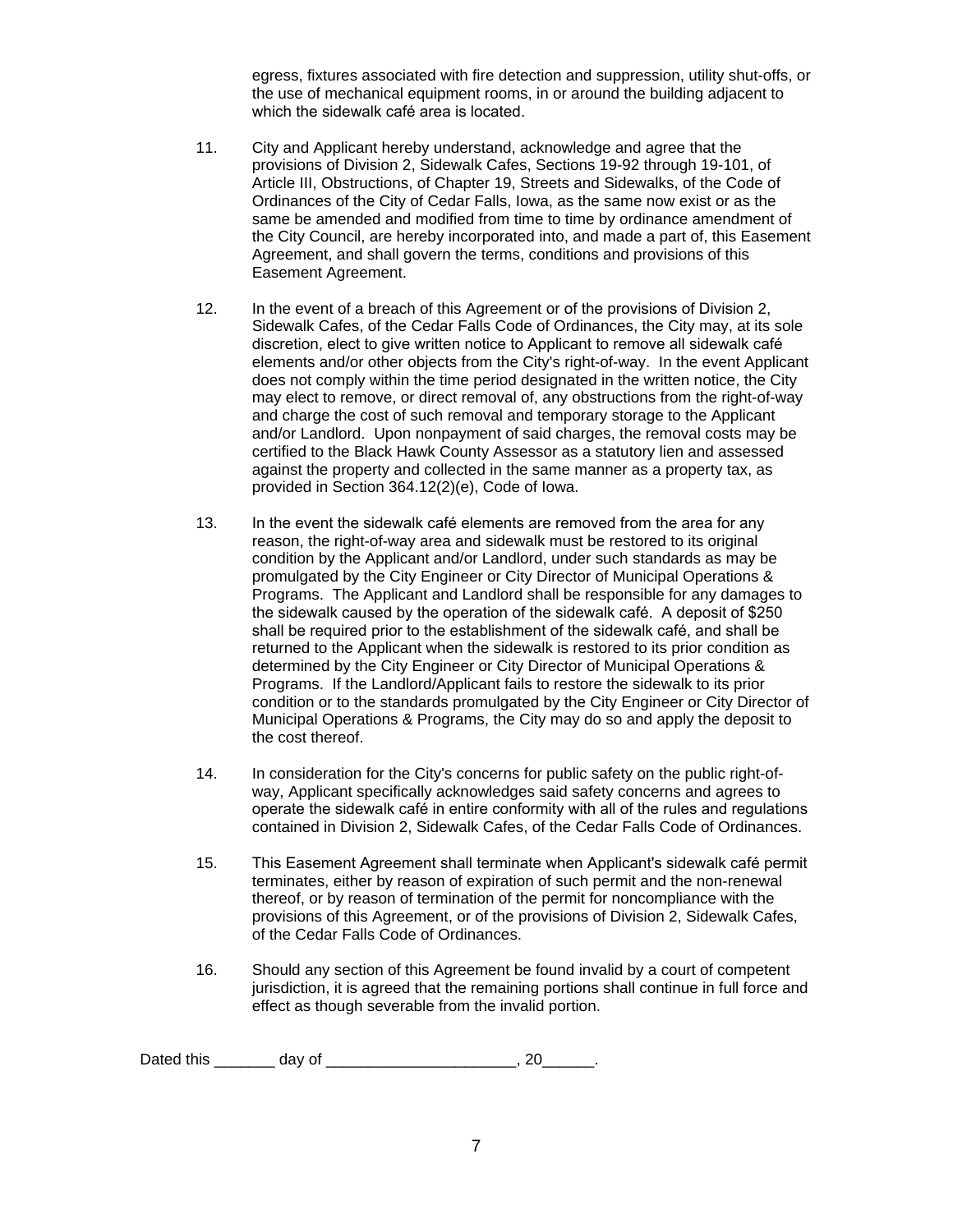| APPLICANT/TENANT                         | APPLICANT/LANDLORD                                                                                                                                                                                                                                                                                                                                                                                                                                                              |  |  |
|------------------------------------------|---------------------------------------------------------------------------------------------------------------------------------------------------------------------------------------------------------------------------------------------------------------------------------------------------------------------------------------------------------------------------------------------------------------------------------------------------------------------------------|--|--|
| (Name of Entity)                         | (Name of Entity)                                                                                                                                                                                                                                                                                                                                                                                                                                                                |  |  |
| By                                       |                                                                                                                                                                                                                                                                                                                                                                                                                                                                                 |  |  |
| (Name)                                   | By<br>(Name)                                                                                                                                                                                                                                                                                                                                                                                                                                                                    |  |  |
| (Title)                                  | (Title)                                                                                                                                                                                                                                                                                                                                                                                                                                                                         |  |  |
| STATE OF IOWA, COUNTY OF BLACK HAWK, ss: |                                                                                                                                                                                                                                                                                                                                                                                                                                                                                 |  |  |
|                                          | This instrument was acknowledged before me on this _____ day of                                                                                                                                                                                                                                                                                                                                                                                                                 |  |  |
|                                          | $\overline{\phantom{a}}$ $\overline{\phantom{a}}$ $\overline{\phantom{a}}$ $\overline{\phantom{a}}$ $\overline{\phantom{a}}$ $\overline{\phantom{a}}$ $\overline{\phantom{a}}$ $\overline{\phantom{a}}$ $\overline{\phantom{a}}$ $\overline{\phantom{a}}$ $\overline{\phantom{a}}$ $\overline{\phantom{a}}$ $\overline{\phantom{a}}$ $\overline{\phantom{a}}$ $\overline{\phantom{a}}$ $\overline{\phantom{a}}$ $\overline{\phantom{a}}$ $\overline{\phantom{a}}$ $\overline{\$ |  |  |
| Applicant/Tenant.                        |                                                                                                                                                                                                                                                                                                                                                                                                                                                                                 |  |  |
| My Commission Expires:                   | Notary Public in and for the State of Iowa                                                                                                                                                                                                                                                                                                                                                                                                                                      |  |  |
| Applicant/Landlord.                      | This instrument was acknowledged before me on this _____ day of<br>(title) of                                                                                                                                                                                                                                                                                                                                                                                                   |  |  |
| My Commission Expires:                   | Notary Public in and for the State of Iowa                                                                                                                                                                                                                                                                                                                                                                                                                                      |  |  |
| CITY OF CEDAR FALLS, IOWA                |                                                                                                                                                                                                                                                                                                                                                                                                                                                                                 |  |  |
| By<br>Robert M. Green, Mayor             |                                                                                                                                                                                                                                                                                                                                                                                                                                                                                 |  |  |
| ATTEST:                                  |                                                                                                                                                                                                                                                                                                                                                                                                                                                                                 |  |  |
| Jacqueline Danielsen, MMC, City Clerk    |                                                                                                                                                                                                                                                                                                                                                                                                                                                                                 |  |  |
| STATE OF IOWA, COUNTY OF BLACK HAWK, ss: |                                                                                                                                                                                                                                                                                                                                                                                                                                                                                 |  |  |
| Falls, Iowa.                             | This instrument was acknowledged before me on this _____ day of _<br>20____, by Robert M. Green, Mayor and Jacqueline Danielsen, City Clerk, of the City of Cedar                                                                                                                                                                                                                                                                                                               |  |  |
| My Commission Expires:                   | Notary Public in and for the State of Iowa                                                                                                                                                                                                                                                                                                                                                                                                                                      |  |  |

\_\_\_\_\_\_\_\_\_\_\_\_\_\_\_\_\_\_\_\_\_\_\_\_\_\_\_\_\_\_\_\_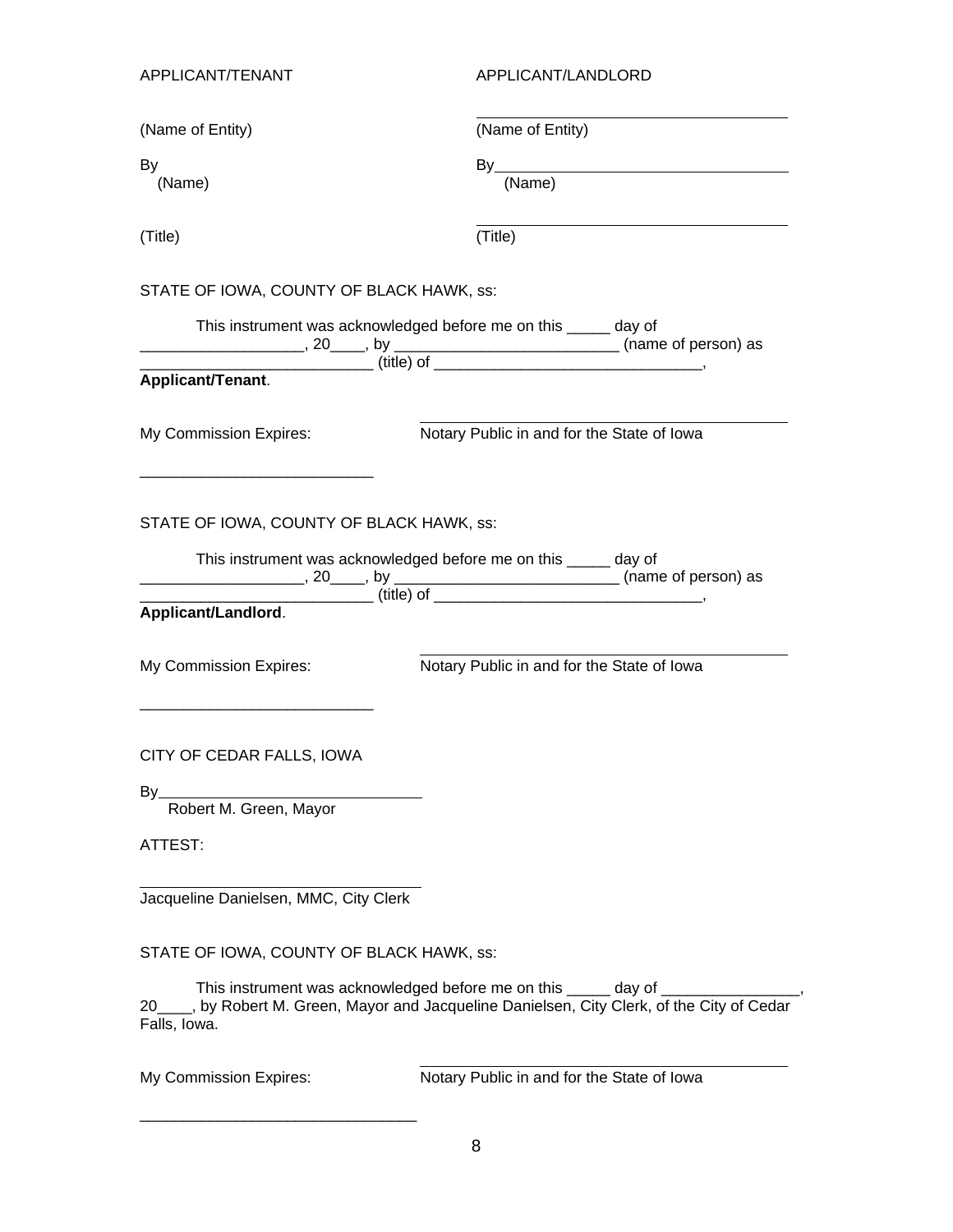- (1) Be within the public right-of-way.
- (2) Be within an area of the City zoned C-3 Commercial District.
- (3) Be within an area of the public sidewalk where the public right-of-way directly abuts on a private building line.
- (4) Be situated at least 300 feet from the boundary of any residentially-zoned district of the City.
- (5) Stacking of chairs or tables in the sidewalk café area is not permitted, except when tables, chairs or other sidewalk café elements are being secured each night, as provided in Sec. 19-94(h)(2).
- (6) No advertising or signage shall be permitted in the sidewalk café area, other than the name of the establishment printed on chairs, tables, umbrellas or other amenities as approved by the City.
- (7) Applicant is responsible for any damage to the surface of the public sidewalk caused by the sidewalk café and must be repaired to City specifications at the cost of the proprietor.
- (8) Sidewalk café shall be equipped with an inside or outside water source to clean the sidewalk café area daily and must be regularly cleaned and kept free of garbage and trash as provided in Section 19-95(5).
- (9) Applicant must hold a valid liquor license or wine or beer permit covering both the restaurant and the sidewalk café area.
- (10) No bottles, cans or pitchers shall be used to serve beverages.
- (11) No amplified music shall be allowed, and lighting must not reflect onto adjacent properties or residential quarters; and sidewalk café patrons must wear shirts and shoes at all times.
- (12) Exits from the adjacent building shall not be blocked or obstructed by sidewalk café elements.
- (13) The sidewalk café shall be served by restaurant staff at all times of operation and must be monitored by restaurant staff when alcoholic beverages are served.

Last Revised 4-17-19